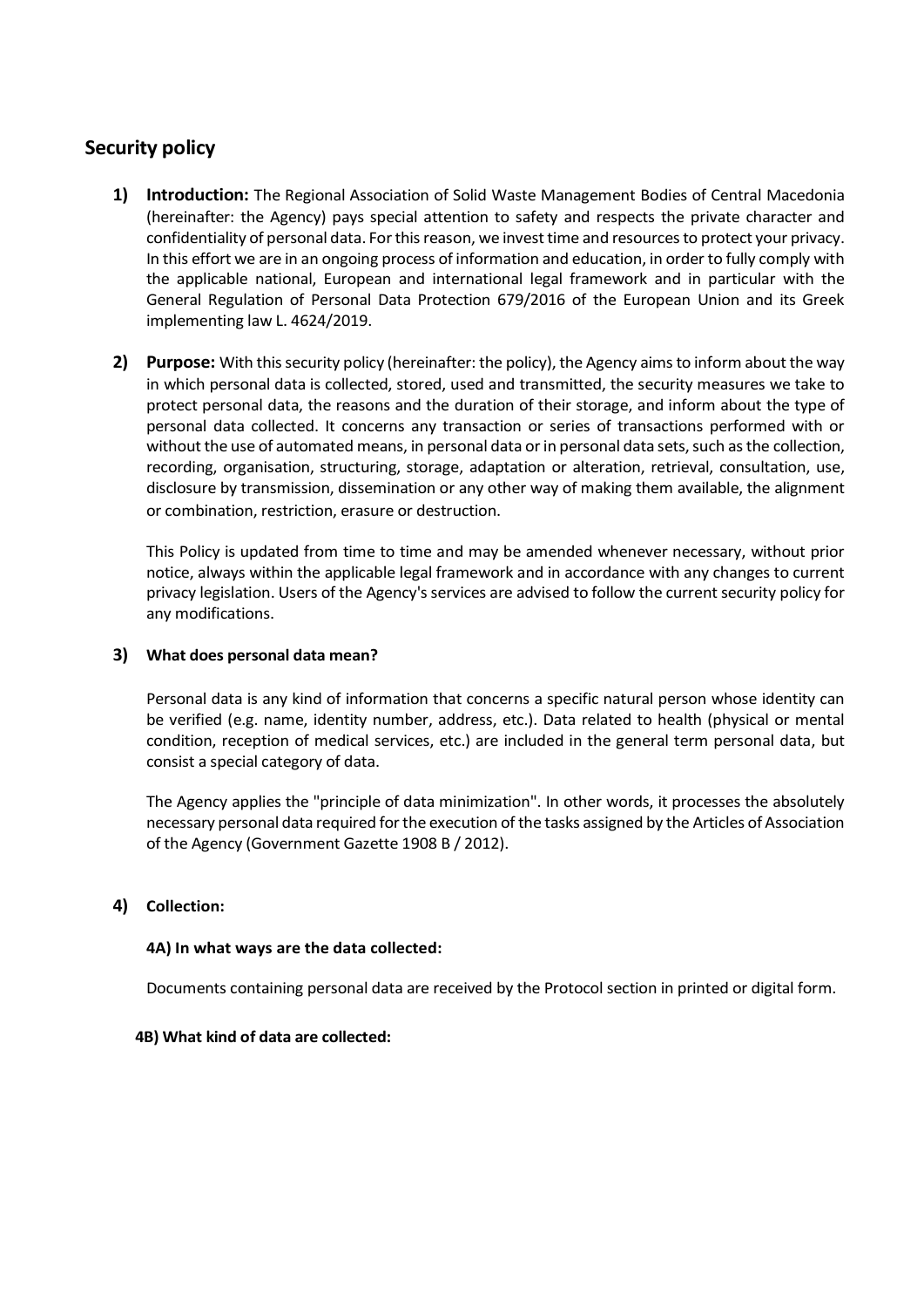For the employees of the service all the personal data that are necessary for their recruitment, salary, regular employment in the Agency, and their retirement, are collected. More precisely, the data collected during the publication of this are (indicative and not restrictive) the following:

- o Full name
- o Father's name
- o Mother's name
- o Phone numbers
- o Birth Certificate
- o ID Card
- o Tax Registration Number (TIN)
- o Certificate of marital status
- o Qualifications
- o Extract from the criminal record
- o Bank account number (I.B.A.N.)
- o Social Security Registration Number (SSRN)
- o Former insurance life
- o Health certificate for professional competence
- o Results of medical examinations when necessary

**For contractors (or prospective contractors) of public procurement** concluded by Agency, all the data that are necessary for the submission of a bid, the assignment of a project or procurement, the supervision of their completion stages, their receipt and repayment, are collected. More precisely, the following data are potentially collected:

- o Full name
- o Father's name
- o Mother's name
- o ID Card of a legal representative or other members of the company contracting or submitting a financial bid
- o Natural person criminal record of the legal representative or other members of the company contracting or submitting a financial bid
- o Articles of Association
- o Tax Registration Number (TIN)
- o Social Security Registration Number (SSRN)
- o Bank account number (I.B.A.N.)
- o E-mail account (e-mail)
- o Phone number
- o Business headquarters address
- $\circ$  Extract from the criminal record of members of the administrative and / or supervisory body, Chief Executive Officer, administrators, legal representatives
- o Tax clearance certificate
- o Insurance clearance certificate
- o Certificate of registration in the Chamber (General Commercial Registry)
- o Commencement of Business Activities at the Tax Office
- o Qualifications
- o Certificates of experience
- o Certificate of non-suspension of business activities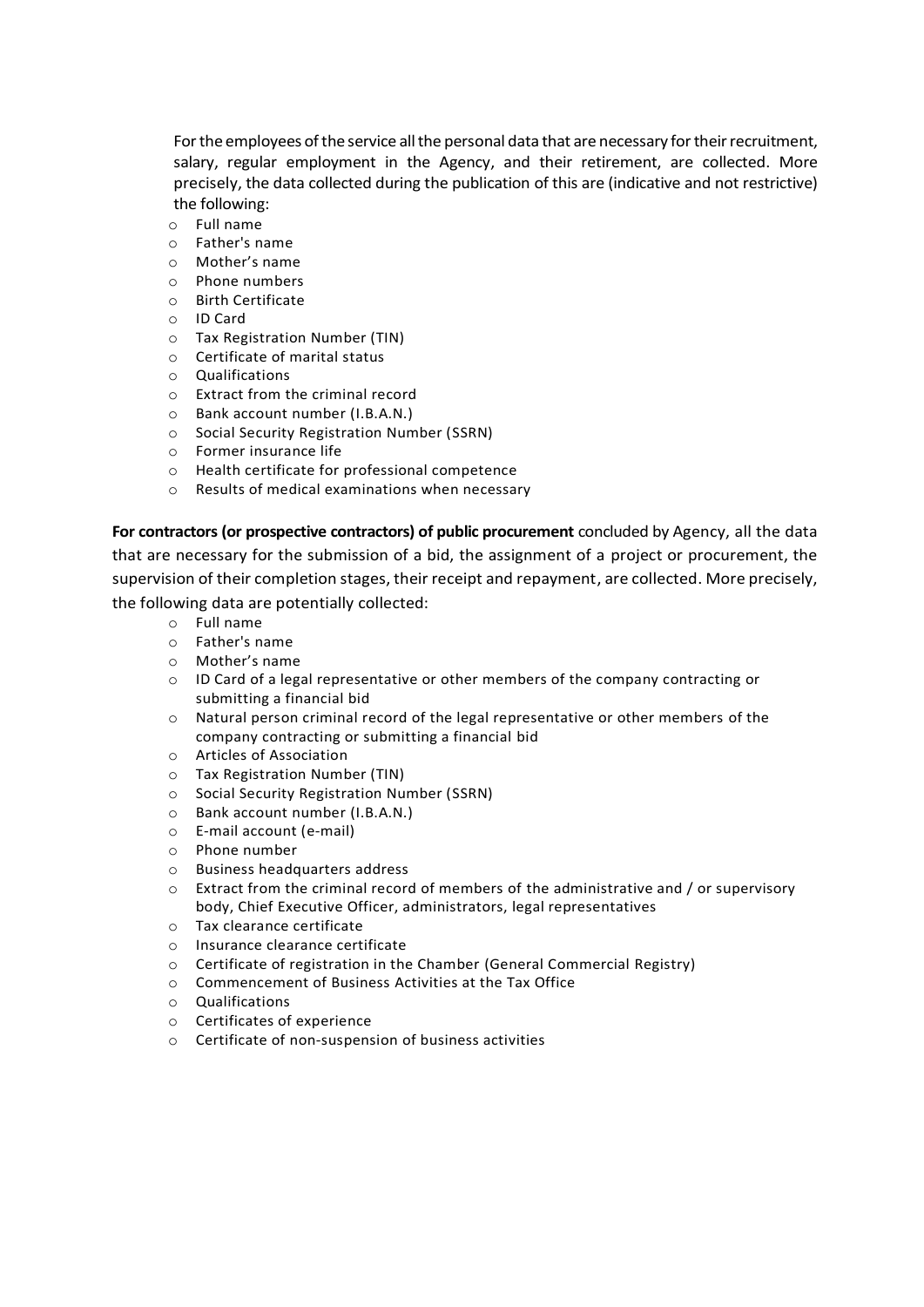- o Certificates of non-inclusion in any bankruptcy and / or pre-bankruptcy proceedings
- o Tax clearance certificate
- o Insurance clearance certificate of employees
- o Insurance clearance certificate of a natural person
- o Annual turnover for a specific series of years
- o Information on any insurance coverage of occupational risks
- o Record and financial data of other contracts of the company with public bodies.
- o Business vehicle registration number

In the event that the tendering agency, contractor or third party involved in the contract submits supporting documents containing other categories of simple or special categories of personal data, which are not provided in accordance with the above paragraph, they are provided freely and with their explicit consent and will be processed if required.

## **4C) For what reasons are the data collected / Legal basis**

The operation of the Agency is based on the laws L. 3463/2006 and L. 4555/2018 as their amendments are in force today.

The technical projects, supplies and services implemented by the Agency are based on L. 4412/2016 as its amendments are in force today.

The Human Resources Department is based on the laws, L. 3528/2007, 3584/2007 code of civil servants (responsibilities and duties) as their amendments are in force today.

The following also apply:

L. 4305/2014 article 28, on the authenticity of documents and genuine copies.

L.4210/2013 article 7 and L. 3584/2007 article 14, which concern the physical and medical ability of employees in the Public Sector.

L. 4354 / 2015 regarding the salary issues of employees in the Public Sector.

Law 3584/2007, article 16 on the certificate of criminal record of employees in the Public Sector.

## **5) Data retention time**

The Agency does not erase any personal data. In the event that you wish any of your personal data to be erased, you may exercise the right to erasure as described in Article 6 of this policy. The Agency will examine the legality of the request under current national and European law and will respond in writing either to confirm the erasure or to justify its refusal.

## **6) Rights**

As long as the Agency retains your personal data, you have the following rights:

o **Right to disclose** your data. The disclosure of the data we maintain for the interested party will take place no later than thirty (30) working days from the receipt of the relevant request. They will be picked up for security reasons from the Agency's headquarters, only upon presentation of the ID card or other certificate of identity.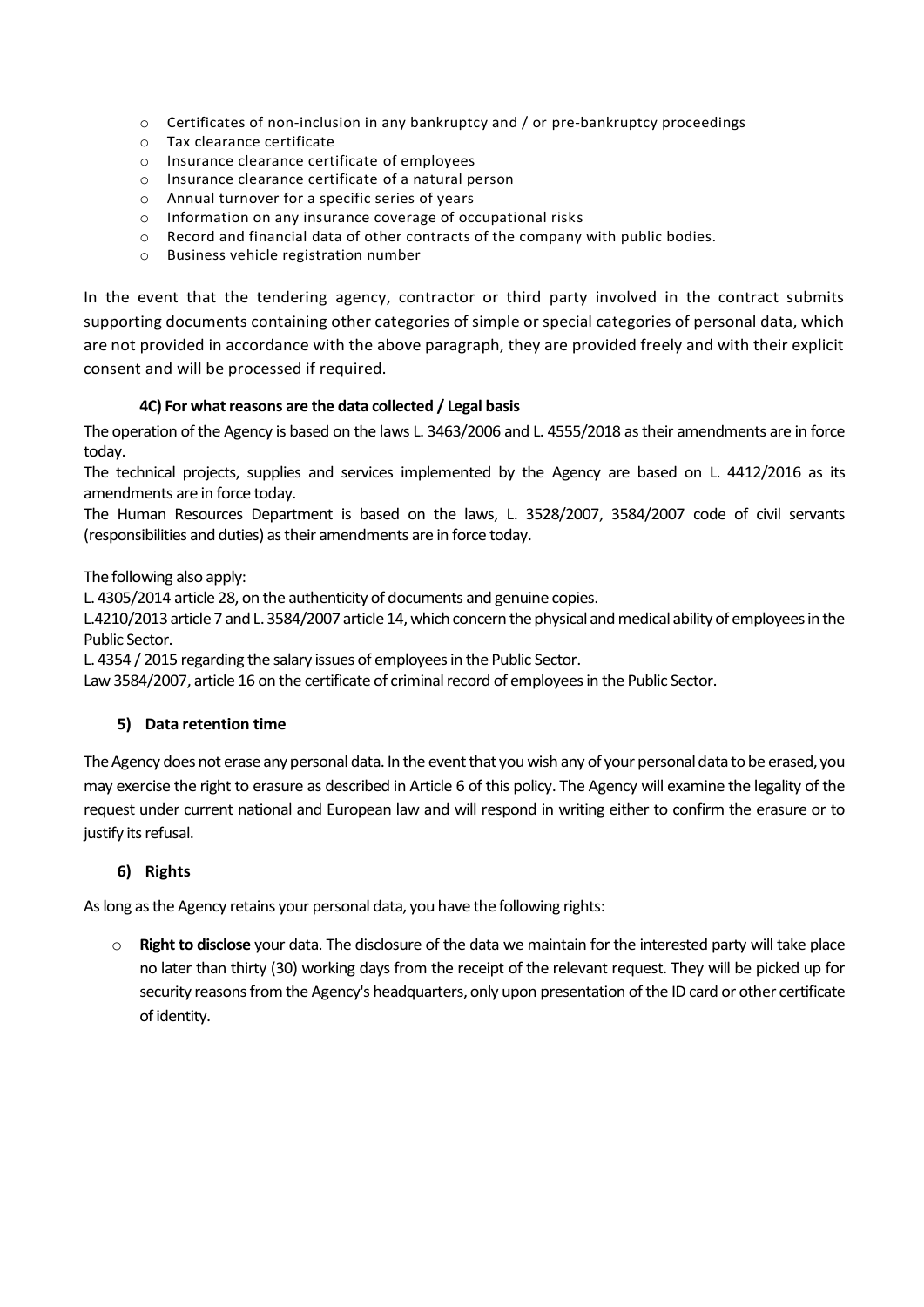- o **Right to correct** your data. The correction will concern any processing that may take place after its notification to the Agency. The request for correction can be made either by e-mail or in person. In any case, the presentation of a certificate of identity is required.
- o **Right to erase** your data. Due to the fact that the Agency collects the absolutely necessary personal data, within thirty (30) working days from the receipt of the relevant request, you will be informed about which tasks the Agency will not be able to perform and whether this is legal according to with existing European and national legislation. If it is legal and feasible, then within thirty (30) working days the recording will be performed and you will be informed in writing about it.
- o **Right to portability**. You can request the transfer of your personal data to another Data Controller at any time. Within thirty (30) working days the Agency will process the legality of the request and you will receive written notice of the fulfillment or not of your request. In case of non-compliance, you will receive a written reasoned refusal from the Agency.
- o **Right to complain** to the supervisory authority in case of violation of the security of your data or their illegal processing. See Article 10 of this policy for more details.

In any case, the physical presence requirement is satisfied by the presence of a third party bearing a certificate of identity and a validated authorization from the person concerned.

## **7) Transmission of data to third parties**

On a scheduled basis or when required, the Agency may transmit any required personal data which it maintains, to public administration structures including structures within the restricted or broader public sector. As the transmission is performed exclusively for the execution of the duties of the Agency (and the conditions of article 24 of L. 4624/2019 are met), neither the consent nor the information of the data subject is required according to article 26 of L. 4624/2019. The following are indicative and not restrictive:

- o Single Social Security Entity Social Security Institute.
- o Manpower Employment Organization
- o Labour Inspection
- o Ministries of Justice, Interior and Finance and in the Services of these Ministries
- o Court of Audit
- o General Accounting Office of the State (Single Payment Authority and Pension Service)
- o Potentially to all the bodies of the Central and General Government

#### **8) Security measures**

The Agency implements appropriate technical and organizational measures aimed at the secure processing of personal data and the prevention of their accidental loss or destruction and unauthorized and / or illegal access to them, their use, modification or publication. In particular, some of the measures implemented by the Agency to achieve the above objective are the following: